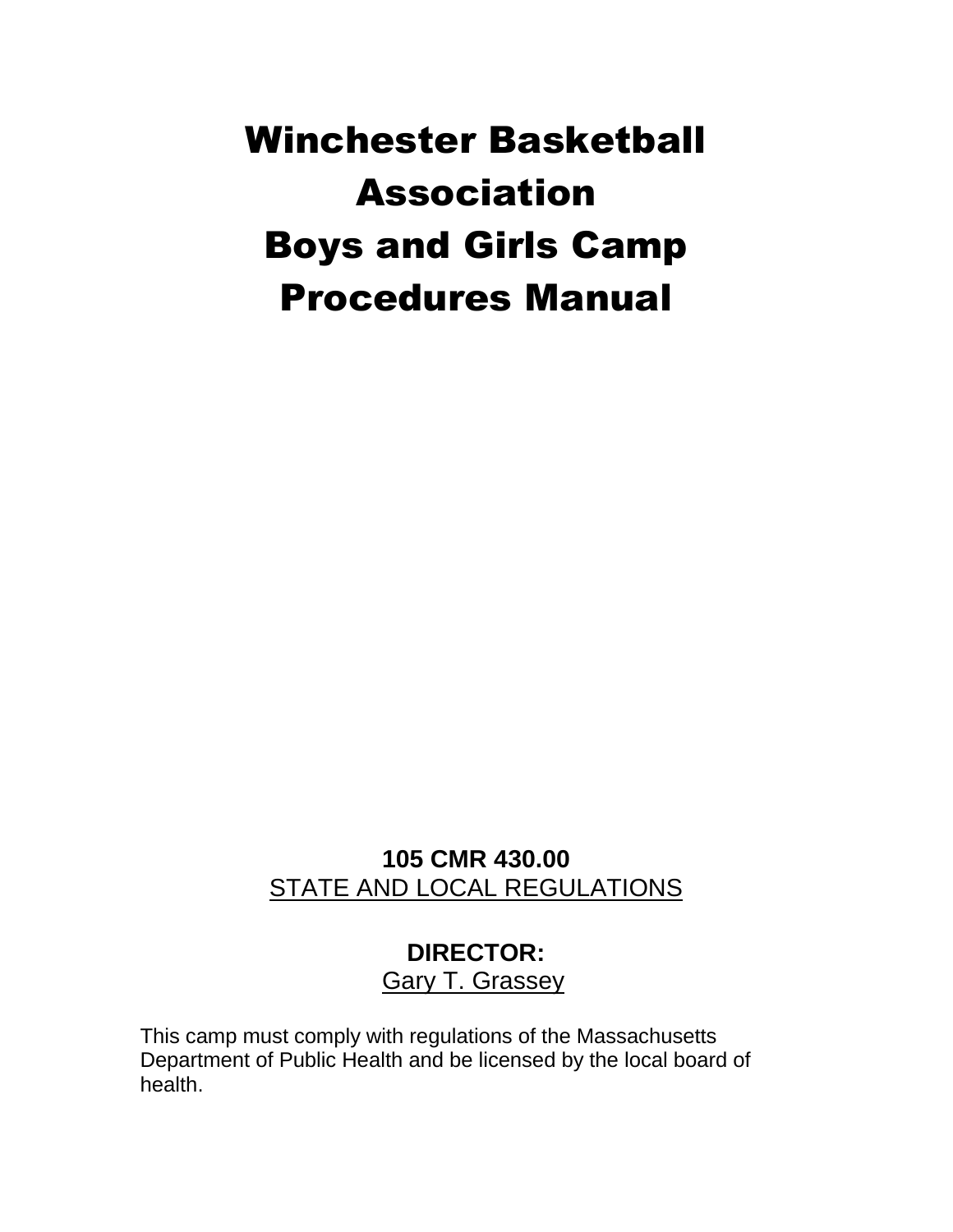| <b>WBA Camp Director:</b>         | Gary T. Grassey (781-879-0905)     |
|-----------------------------------|------------------------------------|
| <b>Head Counselor Boys Camp:</b>  | <b>John Fleming (339-927-6497)</b> |
| <b>Head Counselor Girls Camp:</b> | Jason Cacciapuoti (978-790-7655)   |
| <b>Boys Camp Nurse:</b>           | Mary La Muraglia (339-227-0712)    |
| <b>Girls Camp Nurse:</b>          | Betty Britt (617-721-6836)         |

## **List of Emergency Numbers**

| Fire, Police, Rescue & Ambulance:    | 911              |
|--------------------------------------|------------------|
| <b>Winchester Fire Department:</b>   | (781) 729-1802   |
| <b>Winchester Police Department:</b> | (781) 729-1214   |
| <b>Winchester Hospital:</b>          | (781) 729-9000   |
| <b>Poison Control Hotline:</b>       | (800) 222-1222   |
| <b>Winchester Health Department:</b> | (781) 721-7121   |
| <b>State Board of Health:</b>        | $(617)$ 624-2000 |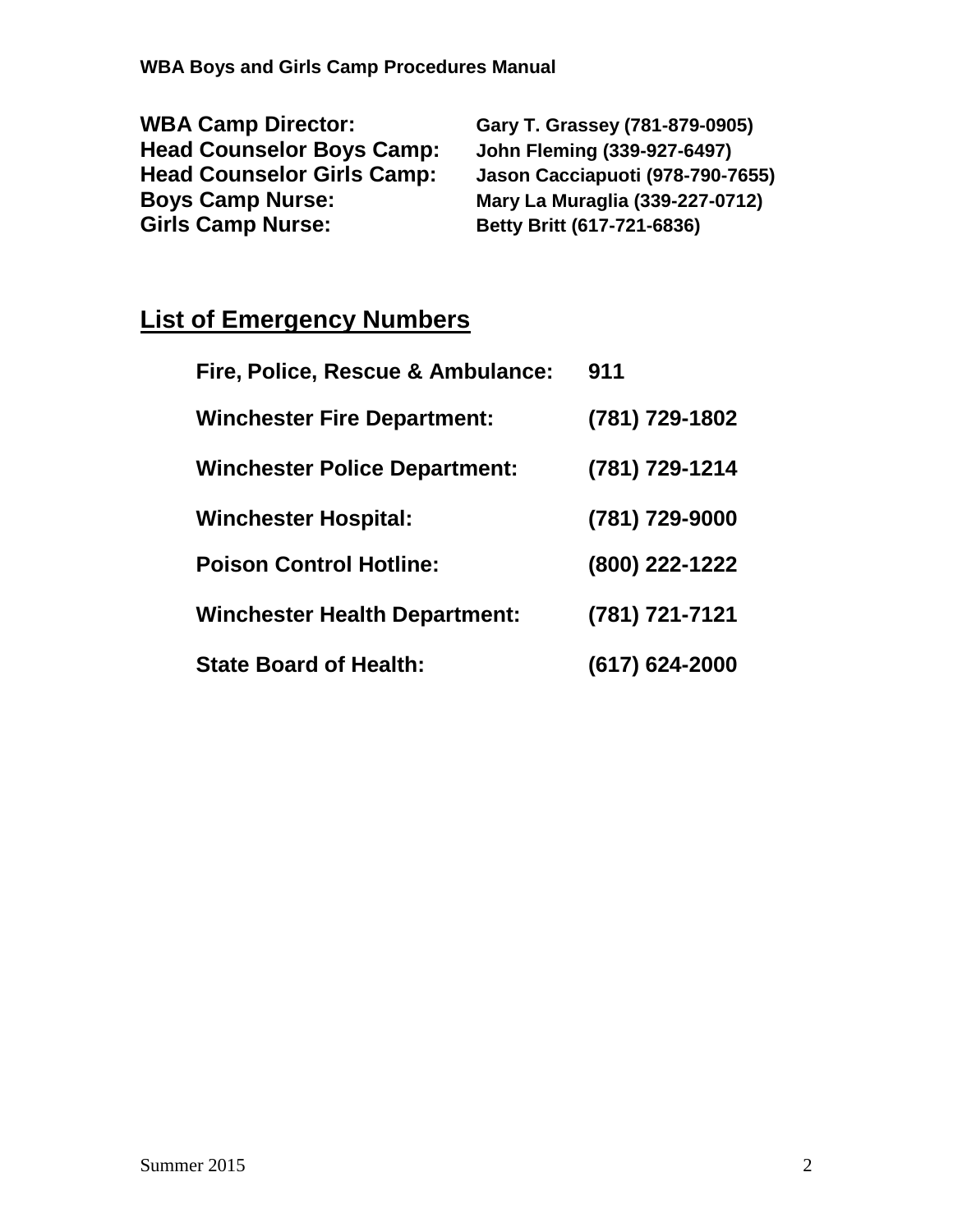## **CAMP OBJECTIVE**

The WBA Boys and Girls summer basketball camps emphasize the development of individual skills and team play for players of all abilities, with separate divisions for boys and girls in elementary, middle and high school. All children entering grades 3-12 in the fall of 2014 are invited to attend.

The Director of the WBA Boys' camp is John Fleming, the Head Coach of the Winchester Boys Varsity Basketball team. In two of his first three seasons (2012-15), Coach Fleming has led the Sachems to the state basketball playoffs. Coach Fleming was graduated from the University of Connecticut who, in addition to his basketball duties, is also the coach of the Winchester boys' and girls' volleyball teams.

The Director of the WBA Girls' program is Jason Cacciapuoti, the Head Coach of the Winchester Varsity Girls Basketball team. Coach Cacciapuoti led the Sachems back to the state playoffs in 2009, 2010, and 2011, and he has coached at both high school and college levels, including stints at Castleton State College, Wheelock College, and Hamilton-Wenham High School.

Both Coach Fleming and Coach Cacciapuoti are certified teachers at Winchester High School. Neither leaves the camp while it is in session.

Gary Grassey is the President of the Winchester Basketball Association (WBA). Mr. Grassey is a resident of Winchester and a certified teacher in the Sudbury (MA) Public Schools system  $(8^{th}$  Grade U.S. History teacher, Curtis Middle School). He has more than 12 years of basketball coaching experience in the WBA middle school travel program, local AAU programs (middle school and high school), and serves as a volunteer coach for Winchester High School varsity teams during the summer and fall league programs. Mr. Grassey was graduated from the University of Notre Dame (B.A. 1982), where he played varsity basketball, and the Fordham University School of Law (J.D. 1993).

A typical day at the WBA boys or girls camp includes:

- Warm-ups, stretching
- Individual drills (dribbling, passing, shooting, footwork)
- One on one, small sided and five on five competition
- $-$  Lunchtime lecture and demonstration
- Games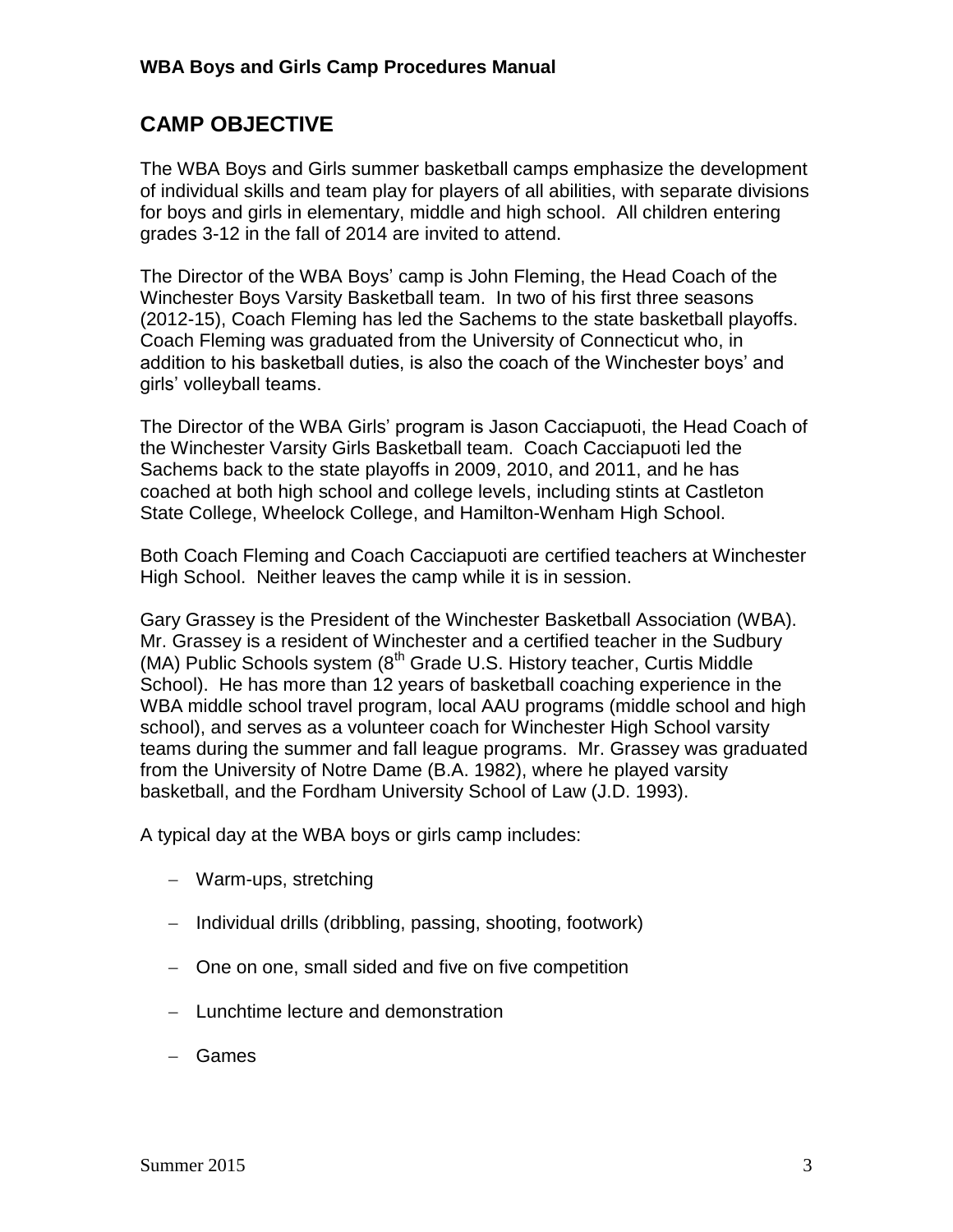## **PLANS, POLICIES AND PROCEDURES**

## **Employment Background Check (430.090)**

All Criminal Offender Record Information (CORI) and Sex Offender Registry Information (SORI) procedures have been followed with respect to background checks of all camp staff.

All staff have been deemed qualified to work with children in the capacity of counselor. There is no indication that any staff member has been adjudicated guilty or convicted of a criminal charge.

 The camp has a policy (*see* infra) that forbids staff members from alcohol or drug use. Violation of the policy will result in immediate termination.

## **Staff Orientation (CMR 430.91)**

Orientation will be held by the director/head counselors with all staff members prior to the opening of camp. All written policies will be reviewed including:

- Emergency medical procedures
- Evacuation procedures
- Reporting of disciplinary issues
- Reporting suspected abuse
- Supervision of campers, including attendance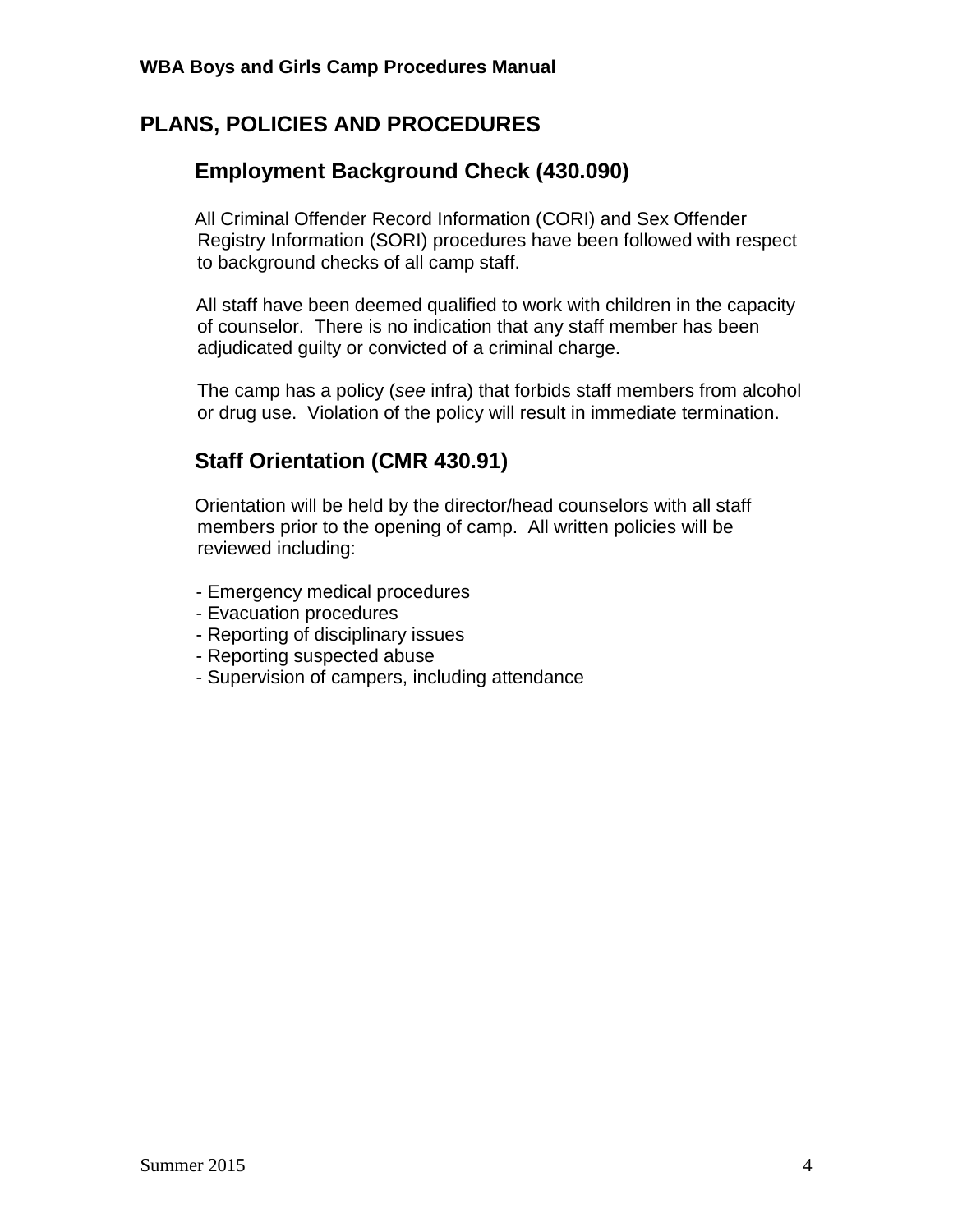### **Abuse and Neglect Prevention and Reporting (CMR 430.093)**

If a WBA Camp employee suspects the abuse of a camper they will fulfill their role as a "mandated reporter" and initiate the following procedure:

- If abuse is suspected, they must immediately report it to one of the WBA Camp Directors.
- The WBA Camp Director, shall promptly call the Department of Social Services (Department of Children and Families) 1-800-792-5900, and will make an oral report over the phone.
- A written 51A report must be filed with the Department of Social Services within 48 hours.
- The child will be kept in a safe area with appropriate adult supervision to avoid any incidents.
- The WBA Camp shall ensure that an allegedly abusive or neglectful staff person does not work directly with campers until the Massachusetts Department of Social Services investigation is completed.
- $-$  In the event medical attention is required, the child will be seen by the WBA Camp nurse, or an ambulance will be contacted to appropriately transfer the child to the hospital.
- The child will be kept in a safe area with appropriate adult supervision to avoid any incidents.
- The WBA Camp director shall notify the Board of Health if a 51A report alleging abuse or neglect of a child while in the care of the camp is filed. The 51A report itself shall not be forwarded to the Board of Health.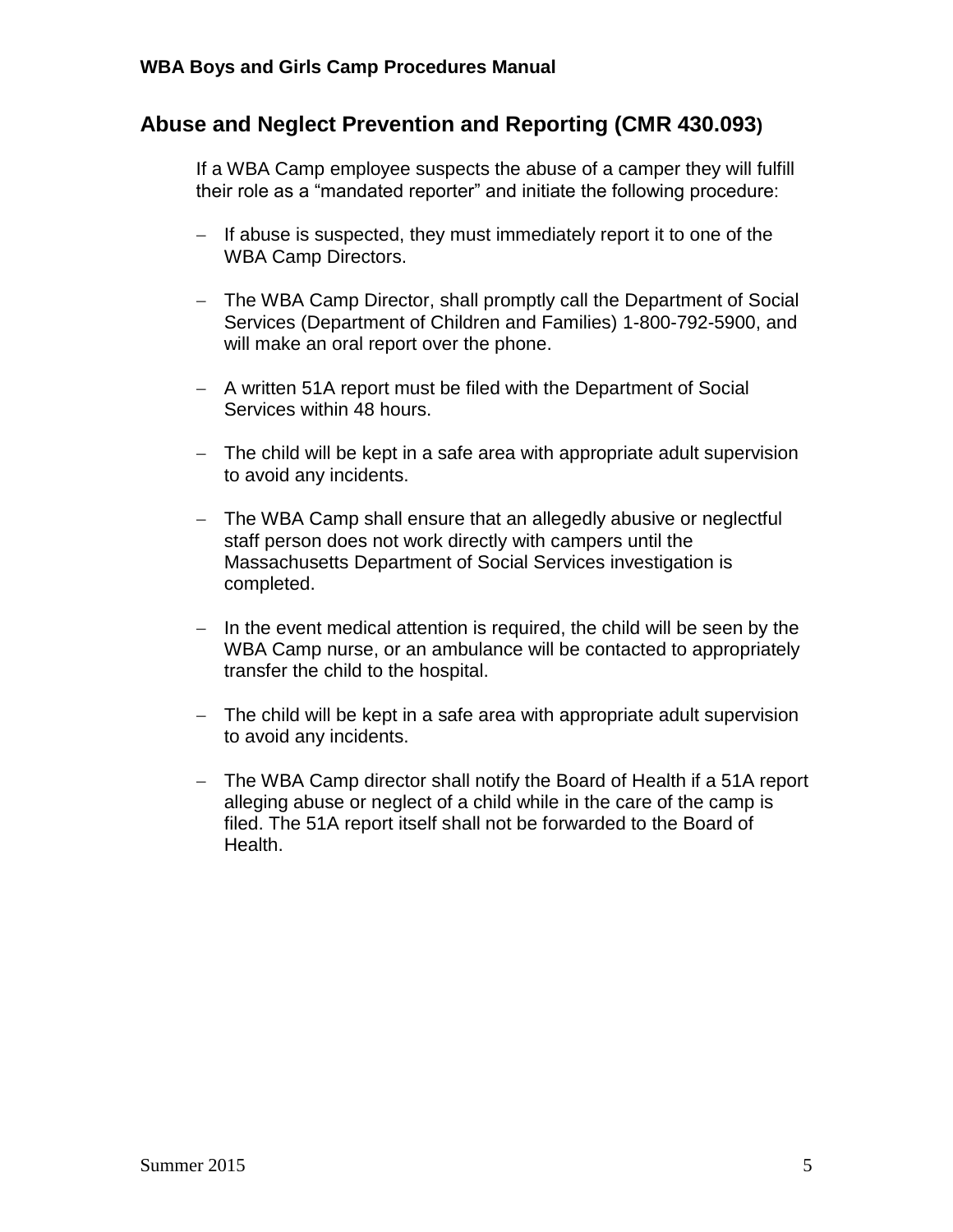## **Behavior and Discipline Policy (CMR 430.191)**

At the initial meeting with all campers following registration on the first day of camp, the behavior and discipline policy will be explained. At the time of registration, all parents will be provided with a letter notifying them that if there are continued incidents of harassment or other inappropriate behaviors involving a camper, such child may be terminated from further participation at camp without a refund.

## **WBA Camp Behavior and Discipline Policy**

We will not allow any camper to engage in harassment toward another camper. This includes verbal, physical, or mentally abuse, racial, or other degrading and derogatory comments.

If a camper is observed being behaviorally inappropriate the following steps shall be taken:

- Staff observing any issues which appear to be of an inappropriate nature should promptly speak with the campers involved.
- Staff should attempt to determine the nature of the issue and try to negotiate a peaceful, resolution between campers.
- Staff should remind campers of the WBA rules and the fact that continued incidents may result in their being sent home and terminated from further camp activities.
- If any medical attention is needed, the nurse will examine the camper.
- If the incident continues, campers will speak with the Directors.
- $-$  If necessary, calls will be made home notifying parent(s)/ guardian(s) about any behavioral concerns. Parent will be given an opportunity to speak with the camper on the phone, or may be invited to come to camp to speak with their child.
- $-$  If it is determined that the behavioral infraction is so severe that a camper should not be allowed to participate further in camp activities, the camper will remain with a staff member at all times until that child's parent can take them home from camp.
- If a counselor must discipline a child, **the following actions are strictly prohibited:**
	- 1) Any form of corporal punishment, including spanking
	- 2) Subjecting campers to cruel or severe punishment, humiliation or verbal abuse.
	- 3) Denying a camper food or shelter as a form of punishment.
	- 4) Punishing a child for soiling, wetting or not using the toilet.
- $-$  If a behavioral incident occurs the staff will keep a record of the behavior and the steps taken by a counselor in a behavior log (sample behavior log can be found at the back of this manual).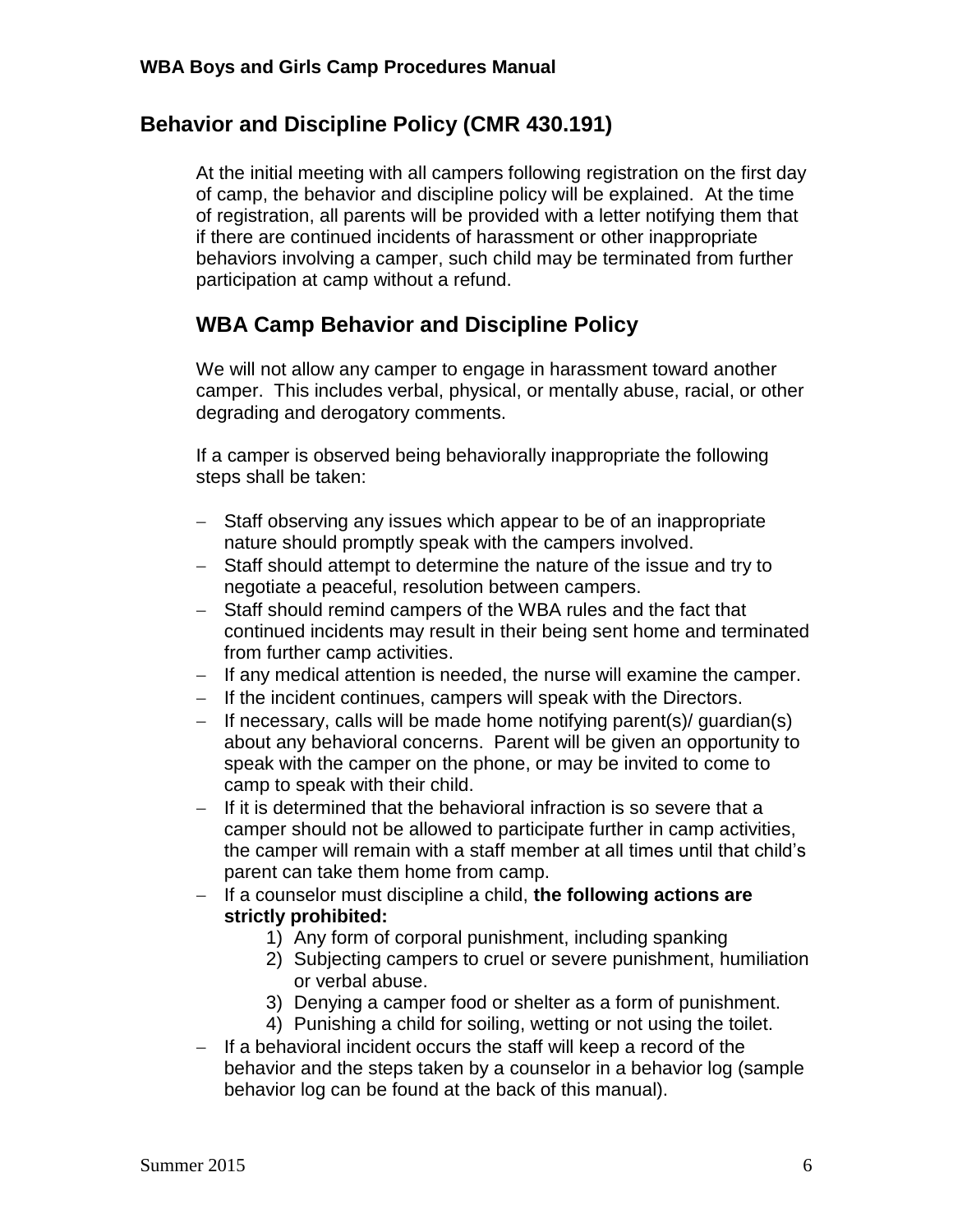## **Hazing Policy**

All campers and staff are to show respect for each other. Incidents of harassment, including any verbal, physical, or mental torment directed at others are not acceptable, and will not be tolerated.

The written policy regarding hazing will be made available to all parents when they register their children. This policy will further outline the fact continued incidents of harassment may result in a child being sent home and that no refund will be provided.

## **Evacuation Plan/ Emergency Plan/ Disaster Plan (CMR 430.210)**

At the initial meeting between all campers and staff, the emergency, disaster and evacuation plans will be presented. In the event of an emergency an air horn will sound and:

- 1. Campers will gather in their daily attendance groups in designated area(s) safe from all hazards.
- 2. The head counselor will promptly check with each attendance group to make sure all campers are accounted for.
- 3. The director will work with emergency personnel to locate missing campers and staff and to provide prompt safety of all associated with the WBA boys and girls camp.

#### **In case of a fire at McCall Middle School (boys camp venue):**

Campers will be led from the gym down the front stairs of the building and across the street into the Lincoln School Playground. In the event that the front of McCall is not accessible the campers will be lead to the back of McCall and out into Manchester field. The staff and campers will remain there until the fire department determines whether or not it is safe to return to the building. If the fire department determines that it is not safe to return to the building, the campers' parents will be notified by telephone and the campers will be dismissed early. Counselors will remain under the direction of the director and head counselor and will remain with the campers until all children are picked up in order to ensure the children's safety.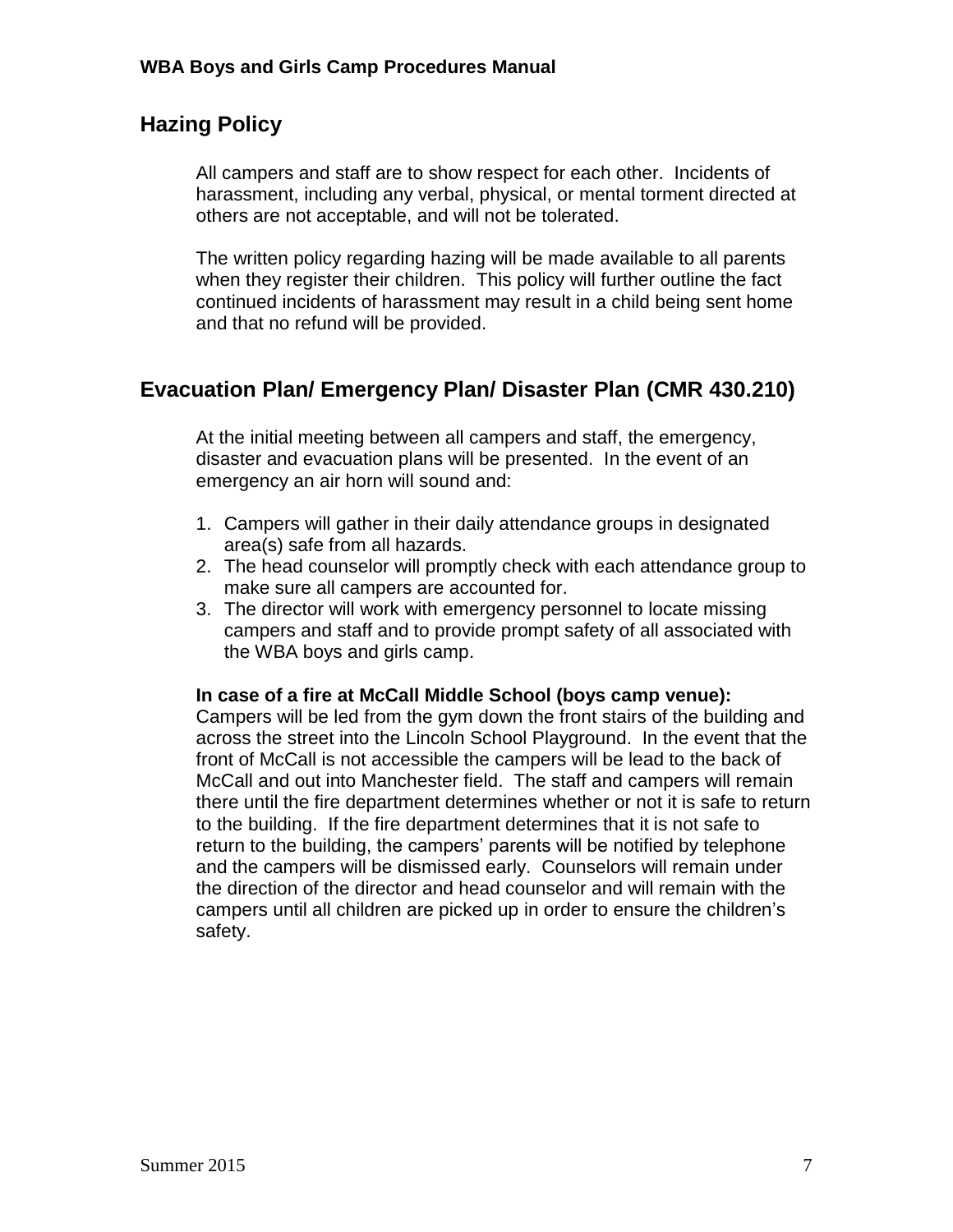#### **In case of a fire at Vinson-Owen Elementary School (girls camp venue):**

Campers will be led from the gym out the front doors of the building and into the Vinson-Owen School Playground. In the event that the front of Vinson-Owen is not accessible, the campers will be lead from the gym to the back of the school and out into the parking lot behind Vinson-Owen. The staff and campers will remain there until the fire department determines whether or not it is safe to return to the building. If the fire department determines that it is not safe to return to the building, the campers' parents will be notified by telephone and the campers will be dismissed early. Counselors will remain under the direction of the director and head counselor and will remain with the campers until all children are picked up in order to ensure the children's safety.

#### **In case of a fire at Lynch Elementary School (girls camp venue):**

Campers will be led from the gym out the exit doors which open to the building and into the Lynch School front parking lot near the soccer fields. In the event that the front of Lynch School is not accessible, the campers will be lead to the back of the gym and out into the parking lot behind Lynch. The staff and campers will remain there until the fire department determines whether or not it is safe to return to the building. If the fire department determines that it is not safe to return to the building, the campers' parents will be notified by telephone and the campers will be dismissed early. Counselors will remain under the direction of the director and head counselor and will remain with the campers until all children are picked up in order to ensure the children's safety.

#### **In case of severe weather:**

Campers will shelter inside their respective gymnasiums and will be kept away from any hazards. If, for some reason, it is unsafe to remain in a specific camp building, the boys and/or girls camp will follow their respective evacuation procedures and relocate. In that event, the boys will go to Lincoln School and the girls will relocate to St. Mary's Parish. If it is unsafe to return to the original camp building, the campers' parents will be notified by telephone and campers will be dismissed early. Counselors will remain under the direction of the director and head counselor and will remain with the campers until all children are picked up in order to ensure the children's safety.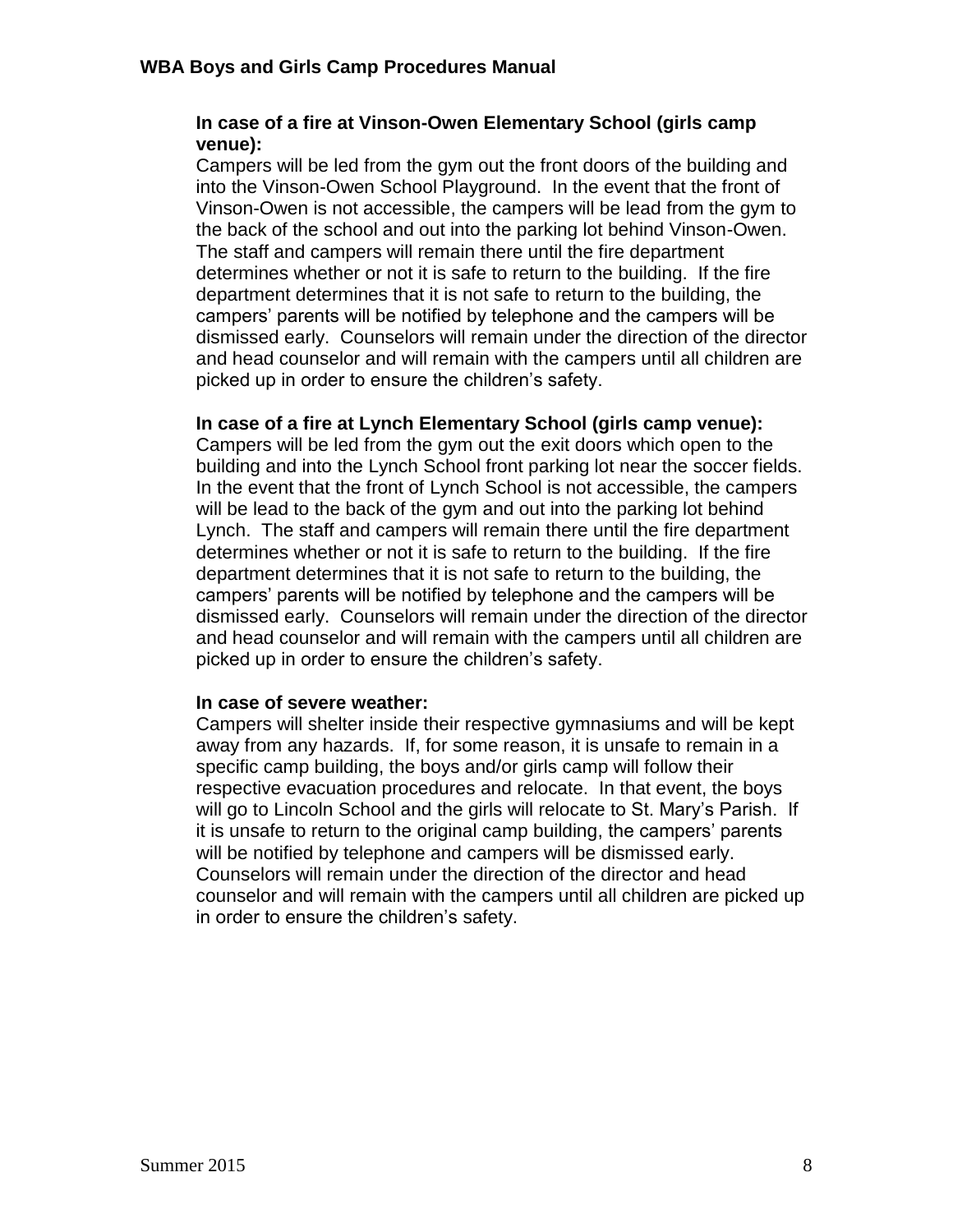#### **Lost Camper Plan (105 CMR 430.210C)**

Attendance will be taken regularly during the camp. All campers will report to their attendance group when so directed. Head counselors will promptly check with each group to make sure all campers are accounted for. If a camper is missing:

- 1. Half of the counselors will check the bathrooms, hallways, surrounding building areas, nurse's office and lunch location while the remaining counselors remain with the campers already accounted for.
- 2. If a child is not located, the Winchester Police will be contacted.
- 3. Directors will work with emergency personnel to locate the missing camper.
- 4. The parents of the missing camper will be notified.

#### **Contingency Plan (105 CMR 430.211)**

The staff should enact the following contingency plans if one of the events described below occurs:

- **A)** If a camper is registered for the camp but fails to arrive for a given day's activities, the staff will call the emergency numbers listed for the camper until his/her whereabouts can be ascertained.
- **B)** If a child fails to arrive at the point of pick-up at the end of the day's activities, the lost camper plan (above) will be activated.
- **C)** If a child appears at camp without having registered or without prior notification to the WBA, s/he will be held out of all activities until a parent or guardian can be reached and the required forms (medical release, etc.) are obtained.
- **D)** If a camper is not picked-up by a parent or guardian, he/she shall remain with a staff counselor until the camper's parent/guardian is contacted and arrives to pick-up the child.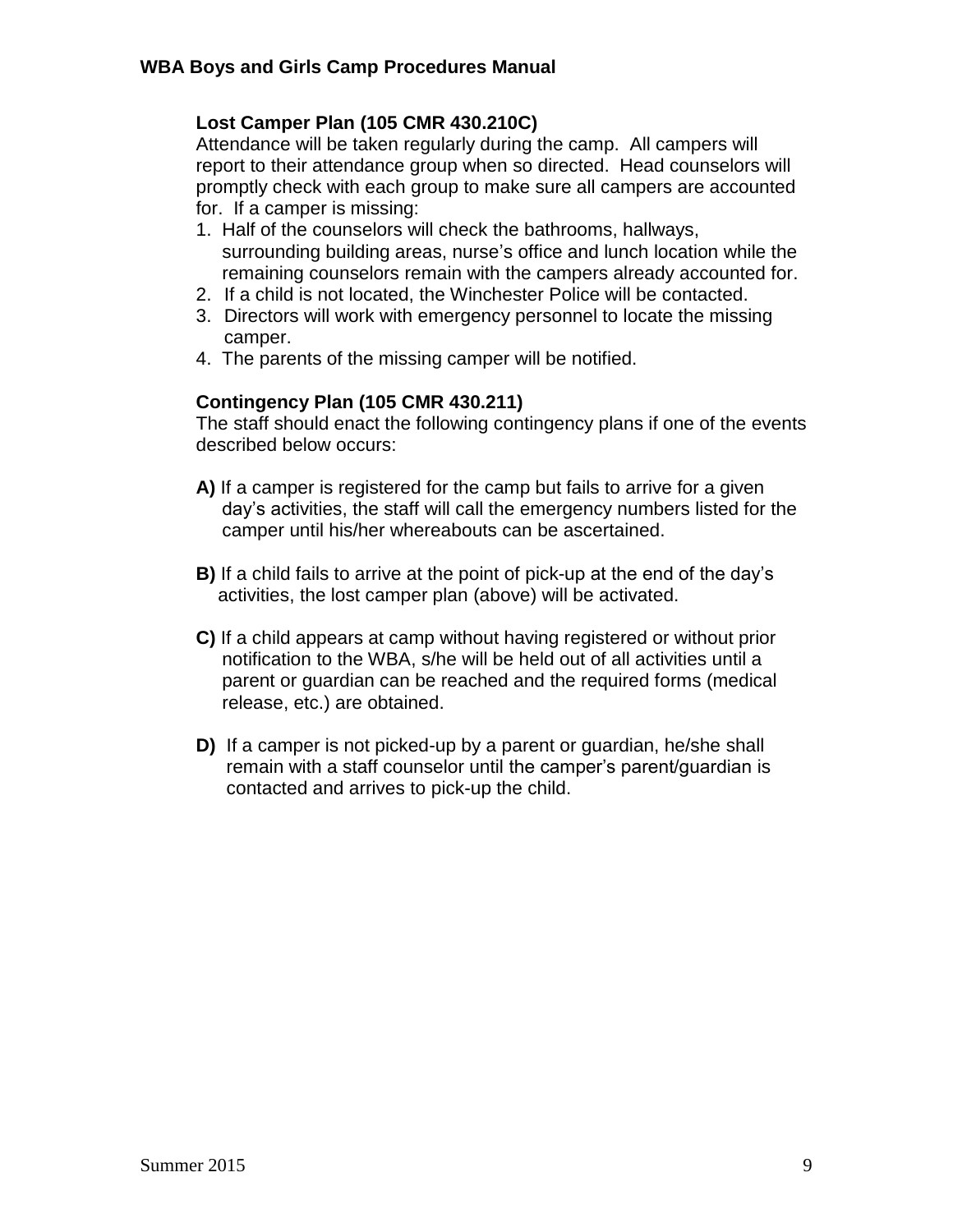## **Health Care Policy (Sick Camper Policy)**

WBA camps have a licensed nurse on EACH site at all times during the boys and girls camps. The nurses' respective responsibilities include:

- Daily health supervision of all campers and staff.
- Maintenance of all medical equipment and medication.
- Overseeing and completing the camps' medical logs, which contain a record of all campers and staff member with health complaints.
- Maintaining a record of all medication given / self-administered during camp.

**Storage and Administration of Medication:** The nurse will keep all medications in their original labeled pharmacy container. Medications will be kept in a locked cabinet affixed to a wall in the nurse's office. Medications which require refrigeration will be stored in a locked refrigerator in the nurse's office. Medications will be administered only by the nurse. A medical log of all administered medications will be kept and, thereafter, maintained for three years. Any medications that were stored with the nurse and are not collected by campers prior to the end of camp shall be destroyed.

**Emergency Medical Facility and Equipment:** The nurse's office is a clean, well-lit, fully-equipped infirmary. If a child requires isolation, there is an area in which s/he can be kept comfortably within the infirmary. The infirmary is equipped with all necessary first aid supplies.

**Campers' May Keep Potentially Life-saving Medications** including items such as inhalers or epi-pens with their belongings at the basketball court where they are participating in camp activities.

**Plan for the Care of Mildly Ill Campers:** The staff must immediately seek attention from the nurse if the staff observes any camper who appears to be sick, overly tired, injured, or if they complain about not feeling well. The following guidelines are to be followed for the maladies listed below:

 **Bleeding:** Staff will apply a clean dressing, apply pressure to the area and elevate if possible. The staff member will escort the camper to the nurse's office where the nurse will clean the area and apply additional dressings, if necessary. The nurse will ensure that bleeding has stopped and the wound has been bandaged properly before the camper can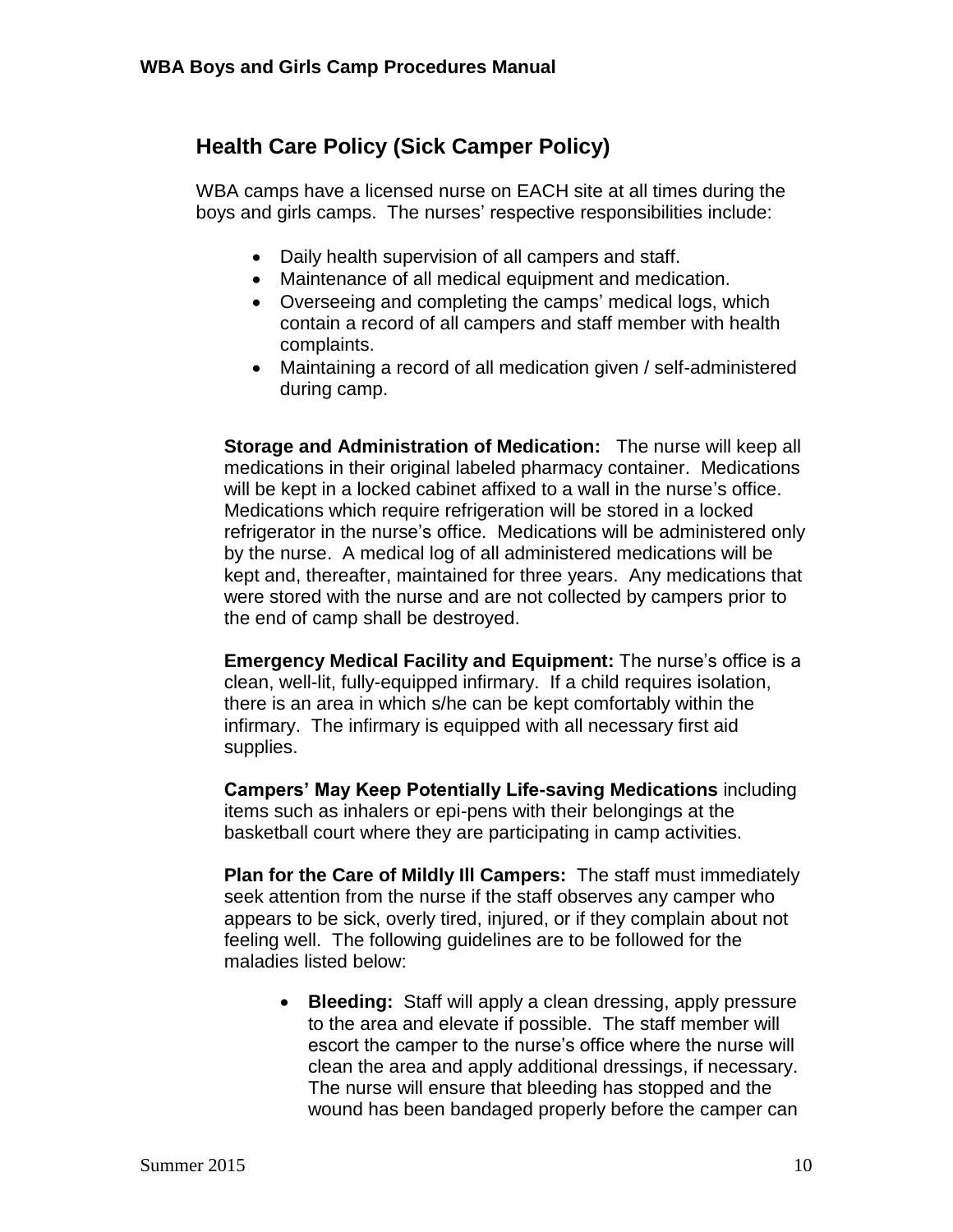return to activities. If for some reason the wound requires the camper to sit out from activities, s/he will have the option to: (1) remain in the nurse's office for the duration of camp, (2) have his/her parents called to arrange an early pick-up, or (3) return to camp and watch the remaining activities with their group.

- **Nose Bleeds:** Staff will apply pressure to the bleeding nostril by pressing it firmly against the middle portion of the nose for at least 10 minutes in order to allow a clot to form. The staff member will escort the camper to the nurse's office where the nose can be cleaned and assessed. The nurse will keep the camper quiet and apply a cold compress, if necessary.
- **Bee Sting:** The camper will be brought by staff immediately to the nurse's office where their health record will be checked for allergies. If there are insect sting allergies, the specific orders for that camper will be followed. If no allergy is reported, the nurse will then remove the stinger and apply a cold compress to the area. The nurse will observe the camper and watch for signs of allergy to the sting. If a lifethreatening reaction is apparent, a call will be immediately placed to 911.
- **Head Injury:** A staff member will ascertain whether the camper is capable of going to the infirmary after the injury. If the camper is able to do so, s/he will be brought to the nurse's office; if not, the nurse will come to the camper. The nurse will check the camper for bumps, bleeding or laceration. The nurse will assess the camper's level of alertness and awareness of his/her surroundings. The nurse will monitor the camper and look for unequal pupil size, loss of consciousness, loss of equilibrium, headache, drowsiness, vomiting, nosebleed or change in pulse rate. Emergency medical care will be sought if the nurse deems it necessary.
- **Bruises:** A camper complaining of a bruise will be brought to the nurse's office. The nurse will apply a cold compress to the affected area if needed.
- **Heat Exhaustion:** If a camper exhibits symptoms of heat exhaustion (skin cool to the touch, sweating, shock) a staff member will bring the camper to the nurse's office. There the nurse will observe the camper and have them rest in a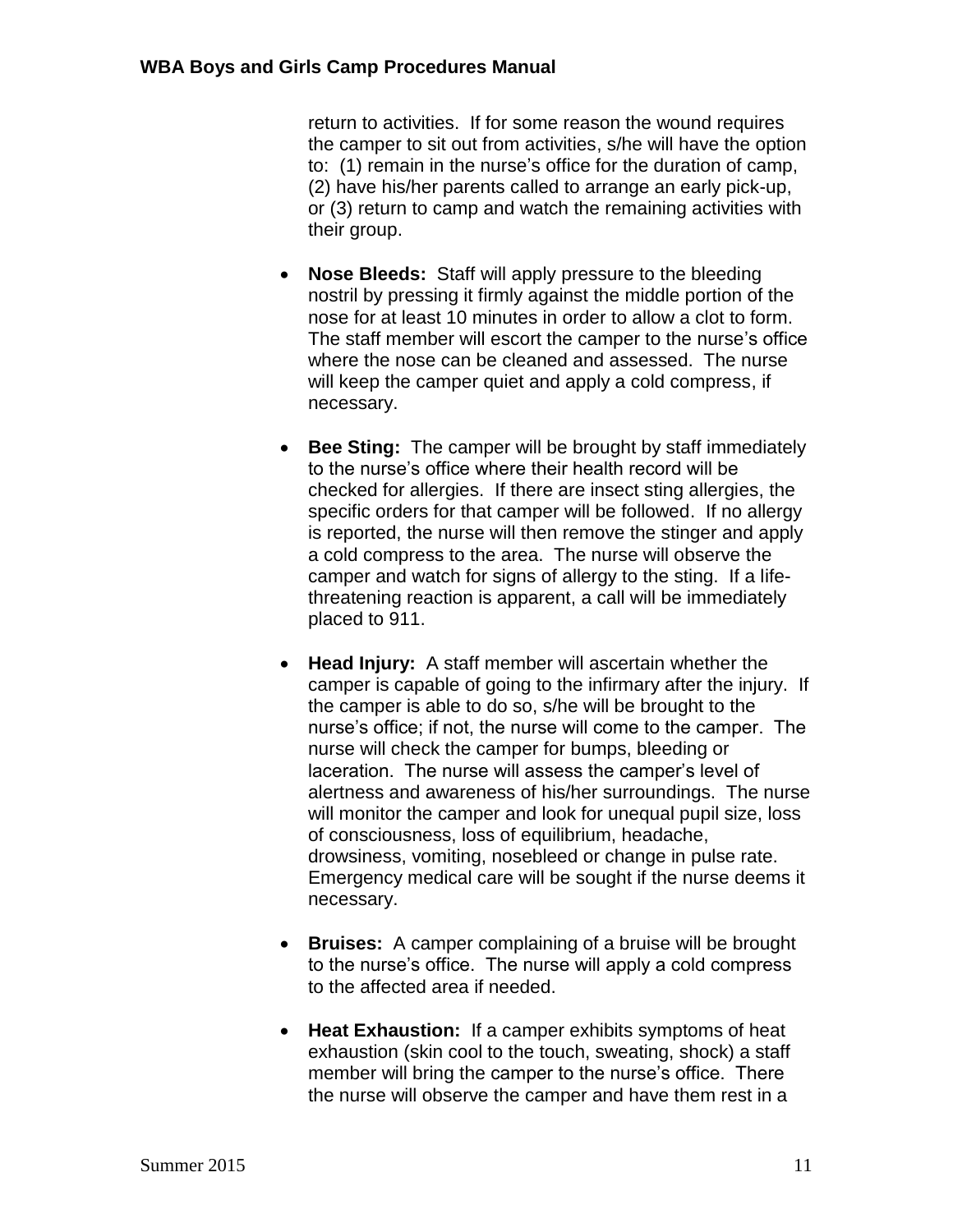cool place. The nurse will encourage the camper to hydrate.

- **Heat Stroke:** If a camper is suffering from heat stroke (high fever, skin dry to touch, loss of consciousness) the nurse will come to the camper, loosen his/her clothes and apply cool compress while emergency medical care (911) is sought. The parent/guardian will be called.
- **Sprains:** A staff member will help a camper to the nurse's office. The nurse will apply a cold compress immediately and elevate the limb if possible. The nurse will ascertain the severity of the sprain and determine whether the camper can return to regular camp activities or not. If the camper cannot return to regular activities, his/her parent/guardian will be contacted.
- **Convulsions:** If a camper begins to convulse, the staff will clear the area surrounding the camper. The camper will not be restrained. The nurse will be called and will come to the camper. The nurse will note the time the seizure began and its duration. After the seizure concludes, the camper's parent/guardian will be contacted and the nurse will determine with the parent/guardian the appropriate medical plan.
- **Eye Injuries:** If a trauma occurs to the eye area the camper will be brought to the nurse by a staff member. The nurse will treat the area with ice and clean it. The nurse will assess whether or not further medical attention is necessary. If so, the nurse will contact the camper's parent/guardian. If the child appears to have an eye infection s/he will be isolated from the other campers due to the possibility the infection may be contagious. The camper's parent/guardian will be called and asked to take the camper home.
- **Allergies:** Campers with any known allergies will be so identified by their parents prior to camp. All staff working with such children will be informed about these allergies and about any necessary precautions that the staff must take in order to prevent any reactions. If an allergic reaction occurs, the nurse will perform the appropriate procedures for the given child based on their allergies.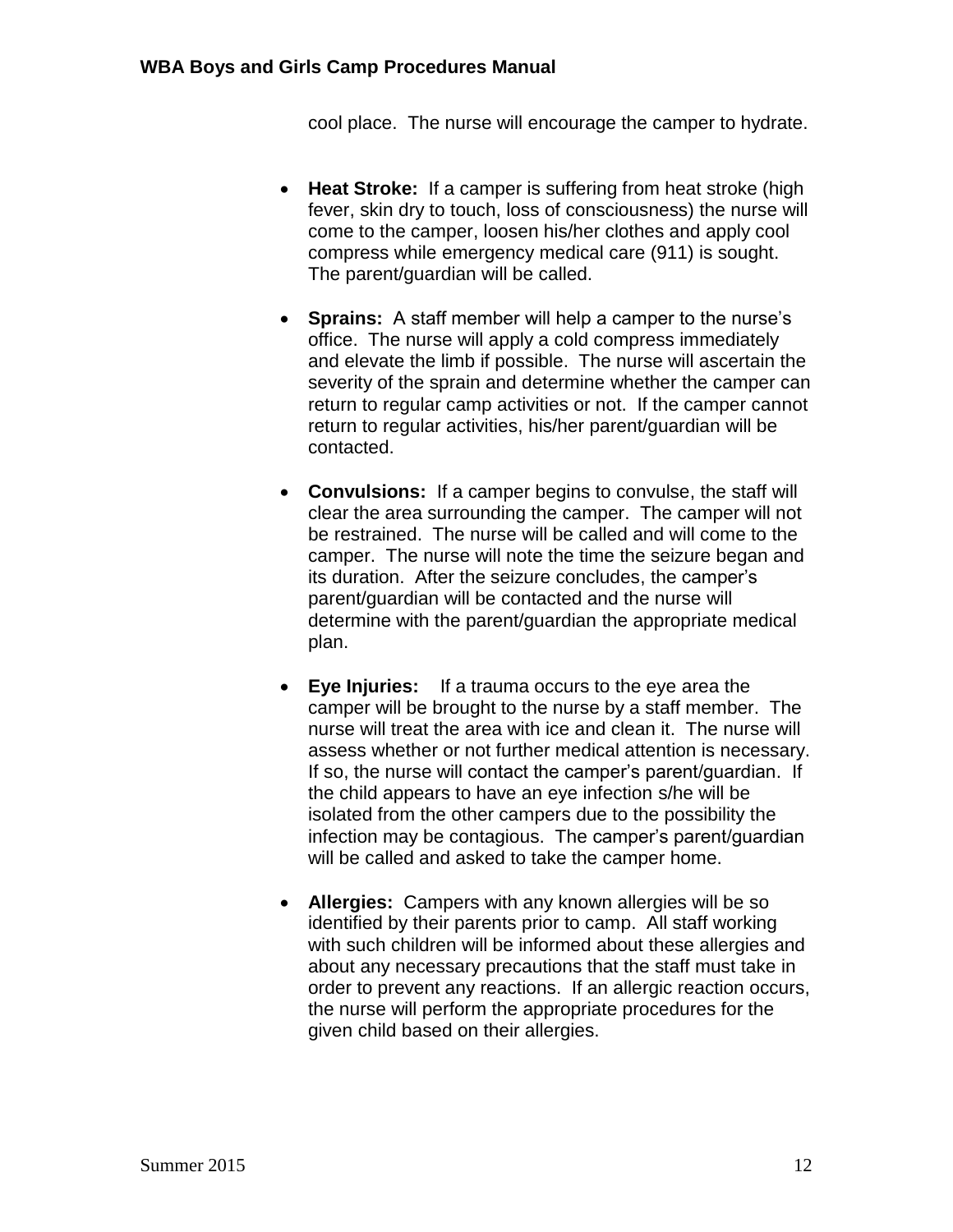**Plan for Medical Emergencies:** The nurse is involved in every camper injury/illness. If the nurse determines that the injury/illness constitutes an emergency the following plan will be enacted:

- 1. 911 will be called.
- 2. The camper's parents will be contacted by the head coach or director immediately.
- 3. The nurse will remain with the camper until emergency help arrives. If necessary the nurse will perform CPR until the EMTs arrive and take over medical care.
- 4. The camper will be transported to Winchester Hospital via ambulance. A staff member will accompany the camper to the hospital and remain there until a parent/guardian arrives.
- 5. The nurse will document the incident and all pertinent information.
- 6. The nurse will complete forms prescribed by the Massachusetts Department of Public Health.

#### **Camper Release Policy**

No camper will be permitted to leave with anyone other than a parent or guardian unless the camp has been notified in writing of such carpool arrangements prior to the event.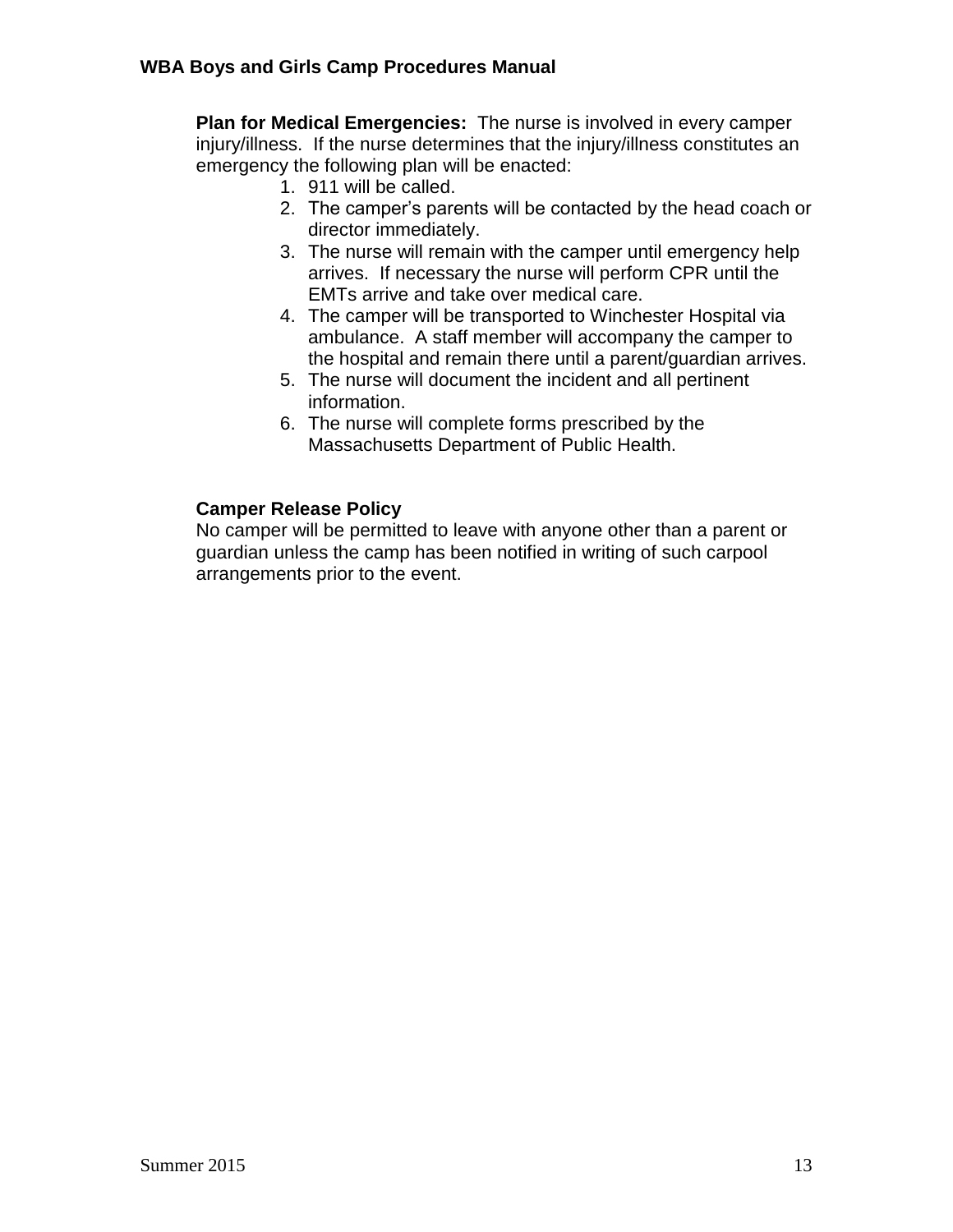## **Drug, Tobacco and Alcohol Policy (CMR 430.165)**

#### **WBA Camp Policy- No Use of Drugs, Tobacco or Alcohol**

Any staff engaging in these behaviors may be terminated. No drugs, alcohol or tobacco products are permitted on site.

## **Protocol for Outside Intruders**

Counselors discovering an outside intruder shall:

- 1. Notify the director.
- 2. Account for all campers and determine whether anyone has been injured or is missing.
- 3. Stay with anyone in need of attention.
- 4. Depending on the severity of the situation, call or designate someone to call the Winchester Police or 911.
- 5. Note any identifying characteristics of such intruder (*e.g.,* height, weight, description of intruder's car, etc.).

#### **Once so notified, the Camp Director shall:**

- 1. Consult with the Winchester Police Department immediately.
- 2. Notify the parent or guardian of any affected child as soon as possible.
- 3. Provide immediate support (medical or counseling) for any affected campers as necessary.
- 4. Work closely with the Winchester Police in support of the police investigation.
- 5. Provide the community with the appropriate information about the incident and the perpetrator to help avoid further incident.

.